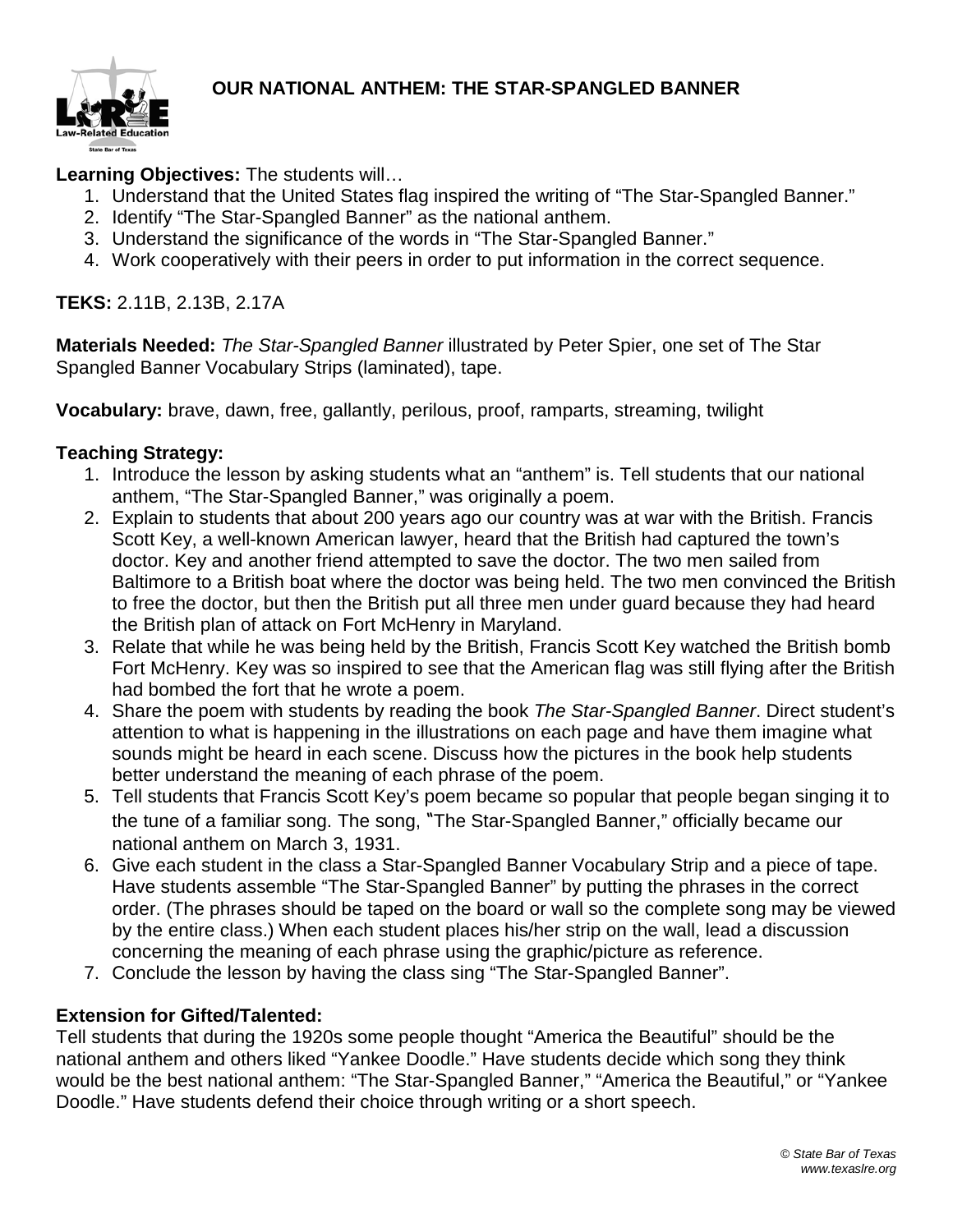# **The Star-Spangled Banner Vocabulary Strips**



© *State Bar of Texas www.texaslre.org*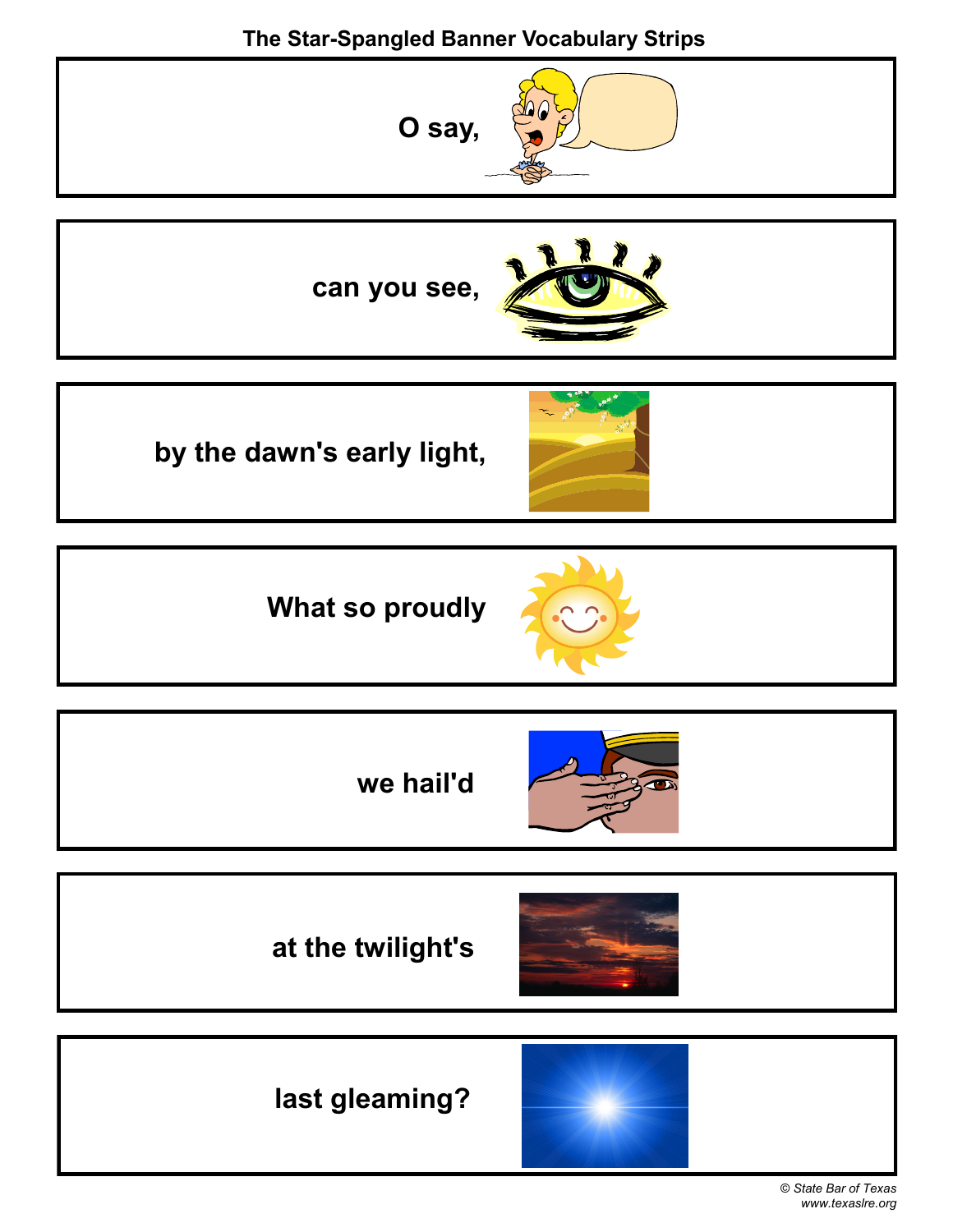







**we watch'd,**

**were so gallantly streaming?**

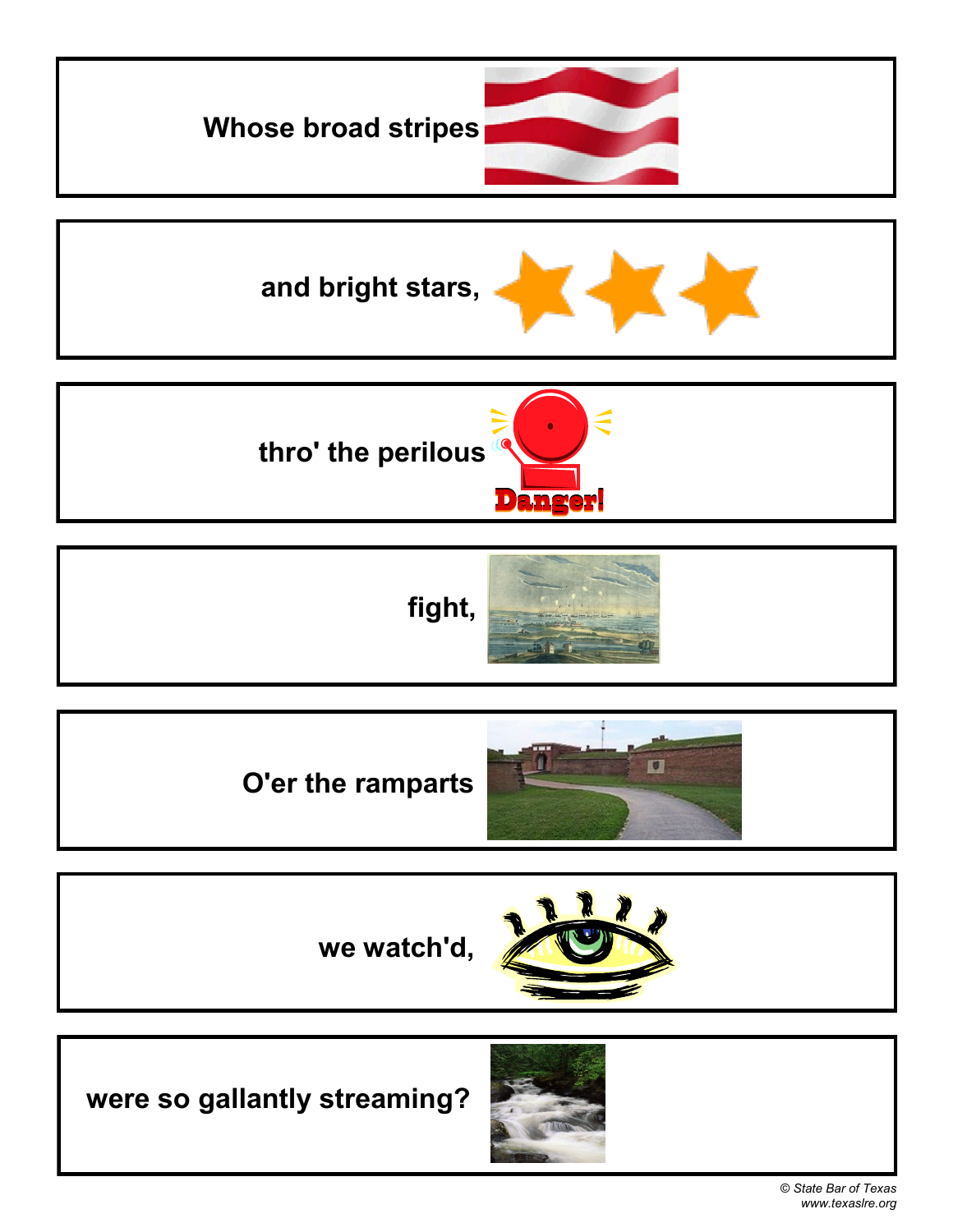**And the rockets' red glare,** 





 $\bullet$ **Gave proof** 

**thro' the night**